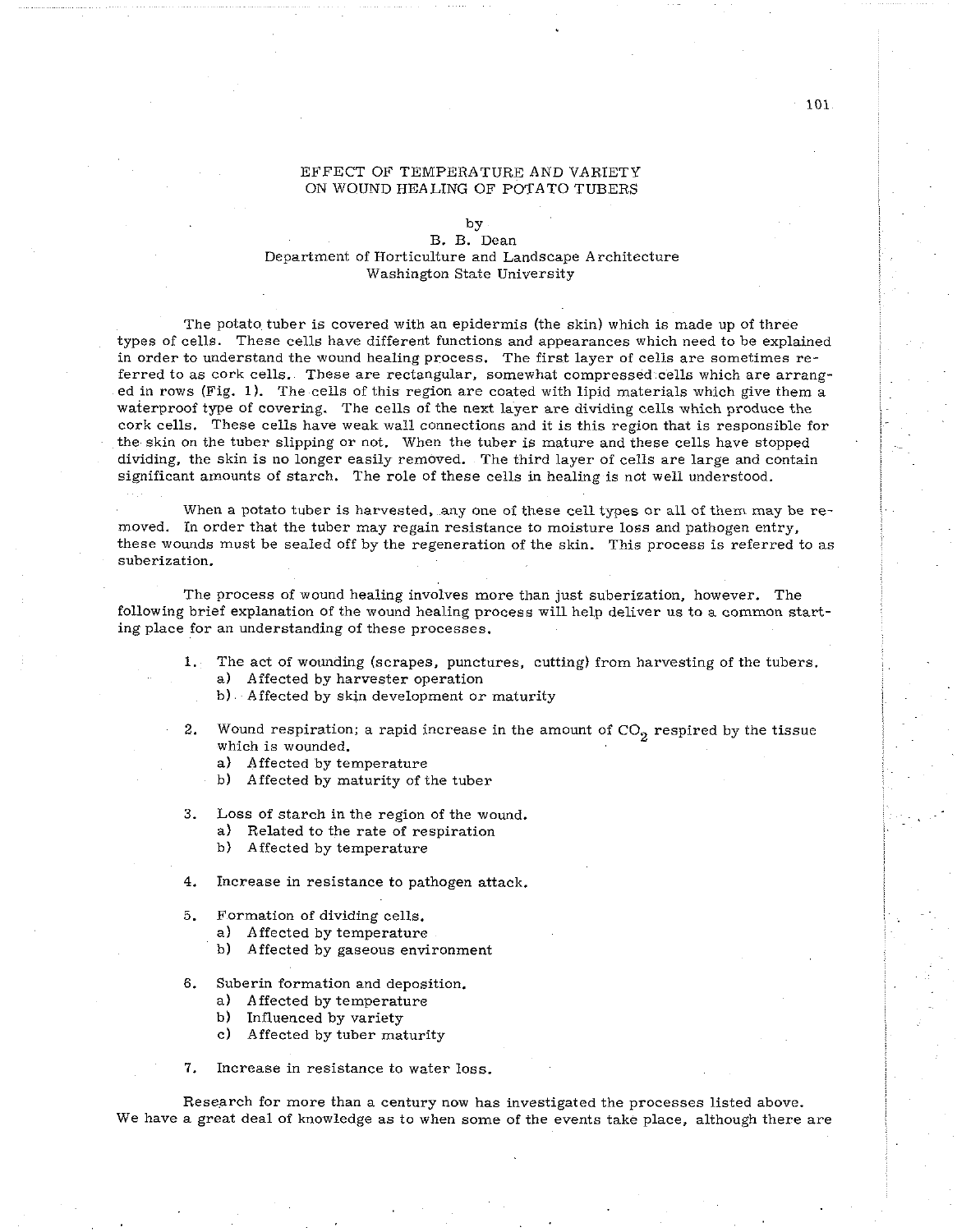still questions that have not been satisfactorily answered. We know that resistance to most pathogens is well-developed by 24 hours after wounding, although we still do not fully understand what is the mechanism of this resistance. The formation of the waterproofing material, suberin, and deposition of other lipids begins about 2 to **3** days after wounding and is completed at about 8 days at **72O~.** The formation of these waterproofing materials is the area which we have been most actively involved.

Suberin is a polymer of lipid materials. It is formed much like the fibers in synthetic clothing and has wax materials imbedded in it. If we think of a cell as being enclosed with a wall made of cotton (the cell wall) and then add a band of polyester cloth (like a shirt) to the inside of the cotton enclosure, we make it more resistant to movement of water. If we coat the band of polyester cloth with paraffin wax and then apply it to the cotton, we make the enclosure essentially watertight. This is much the samething that happens during suberization. The cell wall, which is permeable to water, is coated with suberin, a tighter polymer, which is coated with wax-like substances, hydrocarbons.

The amount of suberin and waxes present in the newly formed skin is directly related to its ability to resist water loss. Therefore, this simple non-destructive technique can be used to determine the progress of suberization is the tissue. For this analysis, tissue is  $\sim$ weighed, placed on a mesh screen after a given amount of time for suberization to occur, and weight loss is determined after one hour. Through the use of a simple formula, the ability of the tissue to resist water loss is calculated and is reported here as diffusion resistance.

The chemistry and time in which suberin and associated waxes are deposited has just recently become well understood. The factors which affect this deposition are now being studied.

## Temperature

Potato tuber tissue is sensitive to temperatures, as in indicated by the buildup of sugars when stored at low temperatures. In order to determine if suberization is also temperature sensitive in the same range, a temperature gradient experiment was performed.

Cores of tissue were removed from the cortical region of the central portion of a potato tuber. The cores were placed in glass jars in an aluminum block to which hot and cold water baths were attached to provide a linear temperature gradient. The jars were connected to humidified air supplies at the same temperature as the tissue. Samples were collected daily for analysis.

Suberization takes place most rapidly at around  $20^{\circ}$ C, although it occurs equally well at temperatures slightly above and below with a slight delay in time (Fig. 2). There is noticable inhibition of suberization at both high (29<sup>o</sup>C) and low (less than 15<sup>o</sup>C) temperatures. This response is very sharp and may suggest that low storage temperature immediately after harvest could interfere with suberization.

It is well to note here that the process of disease resistance is perhaps the most important consideration at this time and that the two processes may be unrelated. Thus compromise storage temperatures are probably in order.

## Varieties and age

The genetic makeup of a potato tuber dictates much of the tissues' ability to form suberin. Little attention has been paid to this process in variety development or evaluation. If a tuber is wounded in the harvest operation, its wound must be healed in order for it tostore well. When a tuber is cut for seed, the cut surface must heal in order to provide protection for the seed piece which is responsible for plant growth. It is essential, therefore, that we understand the difference between breeding materials in their abilities to wound heal.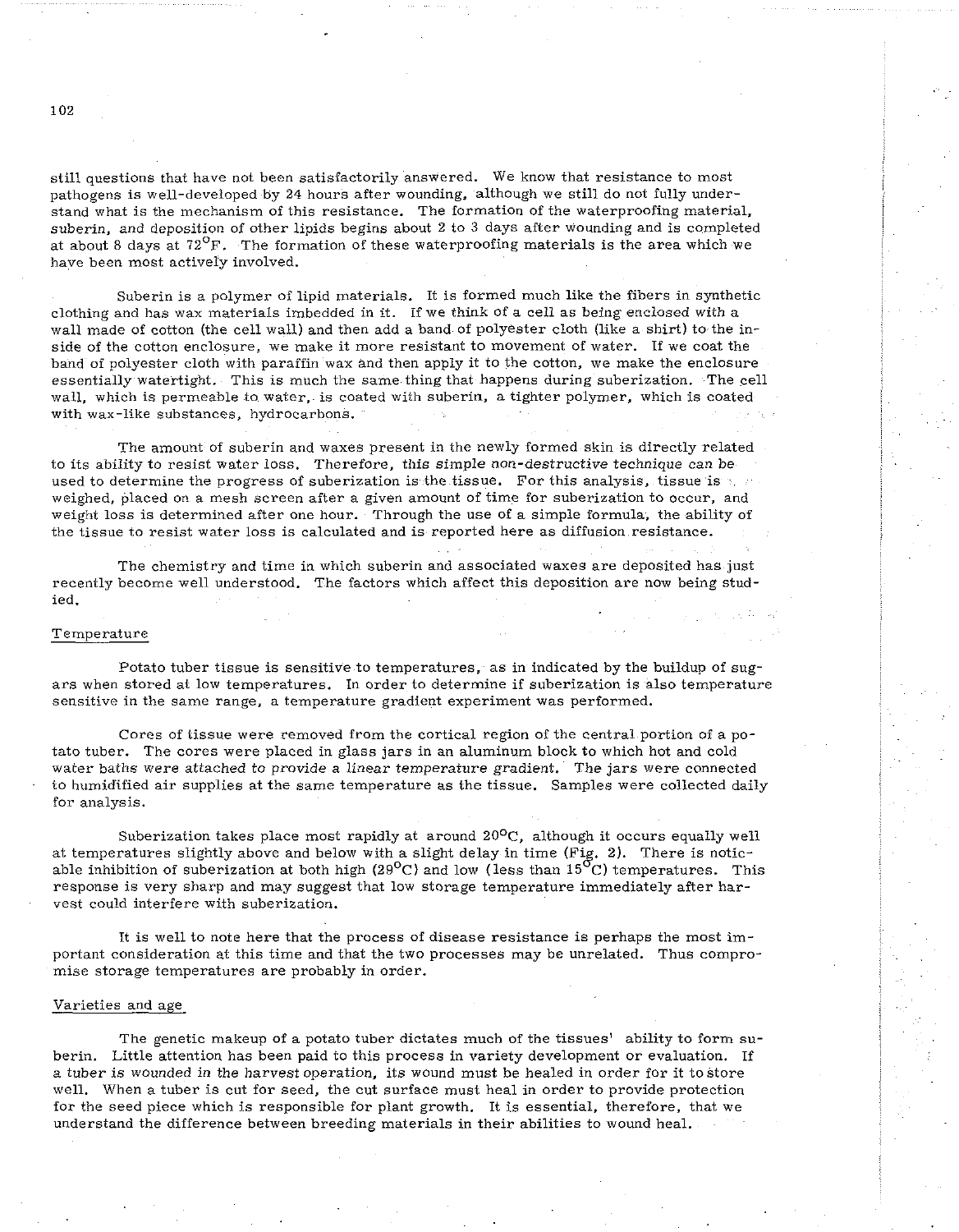We collected 35 different breeding lines, hybrids, and plant introductions from the potato breeding project at Aberdeen, Idaho. These genotypes were evaluated for their ability to suberize by the diffusion resistance technique. Fromthose 35, 6 were selected and used for further study with Russet Burbank as the control.

Each genotype responded differently in their ability to suberize under our conditions (Fig. 3). Russet Burbank and Fred A-1 were consistently good in their ability to suberize, whereas genotypes such as AHD 43-2, 146-12, ADX 287-23 and LS 2943-3 were good sometimes and poor other times. PI 225703-A1 seems to be a consistently poor performer in our studies.

There seems to be little consistency in the ability of the tubers to suberize with time of storage. Spring analyzed samples were not always high or low relative to fall analyzed samples. We can therefore conclude that temperatures below  $15^{0}$ C may be inhibitory to the proper healing of wounds of potato tubers. It is also obvious that some genotypes (potential varieties) have significant differences in their ability to heal and this data should be considered when hybridizing for future variety development.

Figure 1.



Figure 2.